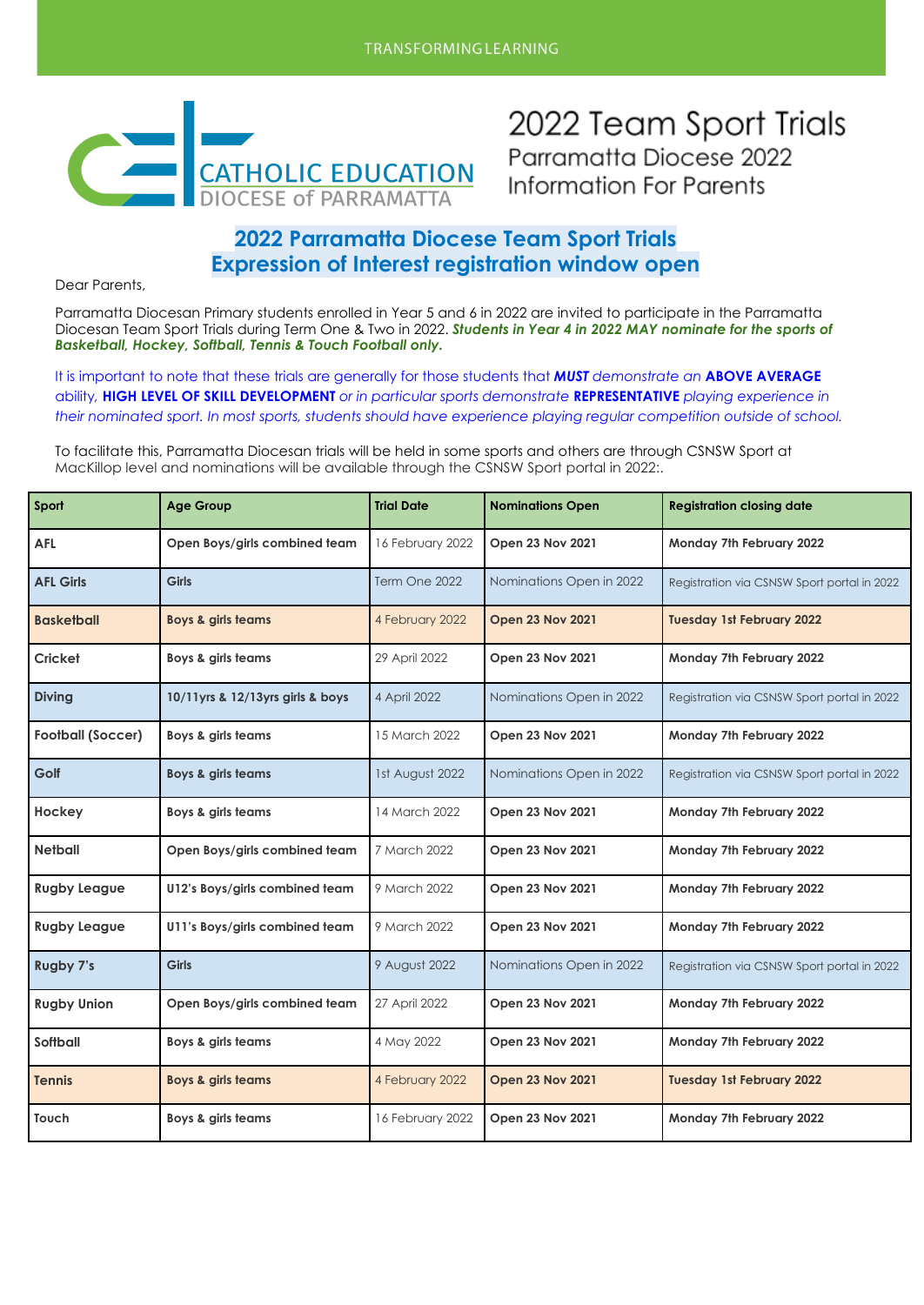

2022 Team Sport Trials Parramatta Diocese 2022 Information For Parents

# **2022 Parramatta Diocese Team Sport Trials Expression of Interest registration window open**

### **EXPRESSION OF INTEREST (EOI) NOMINATION FORM OPEN 23rd November**

To be eligible for selection for these trials the **2022 CEDP Primary Sport TEAM Registration Form** must be completed. The registration form must be completed that can be accessed via the website **PARRAMATTA DIOCESE PRIMARY SPORT** [www.primarysportparra.catholic.edu.au](http://www.primarysportparra.catholic.edu.au)

Go to the "REP SELECTIONS" tab and scroll down to the SPORT you wish to register for and click on the "REGISTER" button below the heading "Primary Sport Expression of Interest Registration Form".

This online form is an **EXPRESSION OF INTEREST (EOI)** for the 2022 Parramatta Diocesan Primary Sport Team trials. Parents may complete this form to attend a selection trial. One form is to be completed per student, per individual sport. Each sport has its own criteria therefore, it is imperative that the correct form is completed.

### **APPROVALS PROCESS**

This online registration is an **EXPRESSION OF INTEREST ONLY** and **MUST be approved by the student's school.** For the student to attend the nominated trial or event, the school approves students based on playing history and selection criteria. All fields and especially "Representative Experience" if applicable to the sport MUST be completed. Under no circumstances will a student be eligible to trial if the 2022 CEDP Primary Sport TEAM Registration Form has not been completed and approved by the school by the closing date..

### **PARRAMATTA TRIALS**

Students that are **approved to attend** will receive a Primary Sport Team Sport Trial Information sheet and consent form will be provided when we have more clearer guidelines for the trials. For APPROVED students, there is a team trial cost involved with the trials and **payment is to be made to the school prior to attendance at 2022 trials and NOT at the trials FULL DAY TRIALS** - Tennis, Boys Cricket & Boys Soccer.

**HALF DAY TRIALS** - Rugby League, Rugby Union, Basketball & Netball.

**AFTERNOON SCHOOL TRIALS** - All other sports will be held after school beginning at 4pm.

Due to the popularity of boys cricket, boys soccer and netball a maximum of two students are eligible to trial from each school. Selection of these students will be made jointly by the school sport coordinator and principal. Discretion can be sought to the CEDP Teaching Educator Primary Sport.

- The teacher conducting the trial and accompanying the team to the venue is a "Team Manager" ~ not a coach.
- Parents are responsible for all transport and supervision arrangements and **must remain to supervise their child at the trial at all times.**
- Students need to generally be of representative standard.
- Attendance at training days, where applicable is compulsory.
- The selector's decisions are final.

### **MACKILLOP TRIAL**

MacKillop Trials include students from Canberra/Goulburn, Parramatta, Sydney, Wagga Wagga & Wollongong dioceses. The main purpose of the Mackillop trial is to select a team to compete at the NSWPSSA Championships. The Inter-Diocesan MacKillop Trial is not a competition although a round robin format is often used to facilitate the selection procedure. Parents will need to make their own travel arrangements for students representing Parramatta at Inter-Diocesan MacKillop trials. This may mean travel to Sydney, Wollongong, Canberra, Wagga or Forbes.